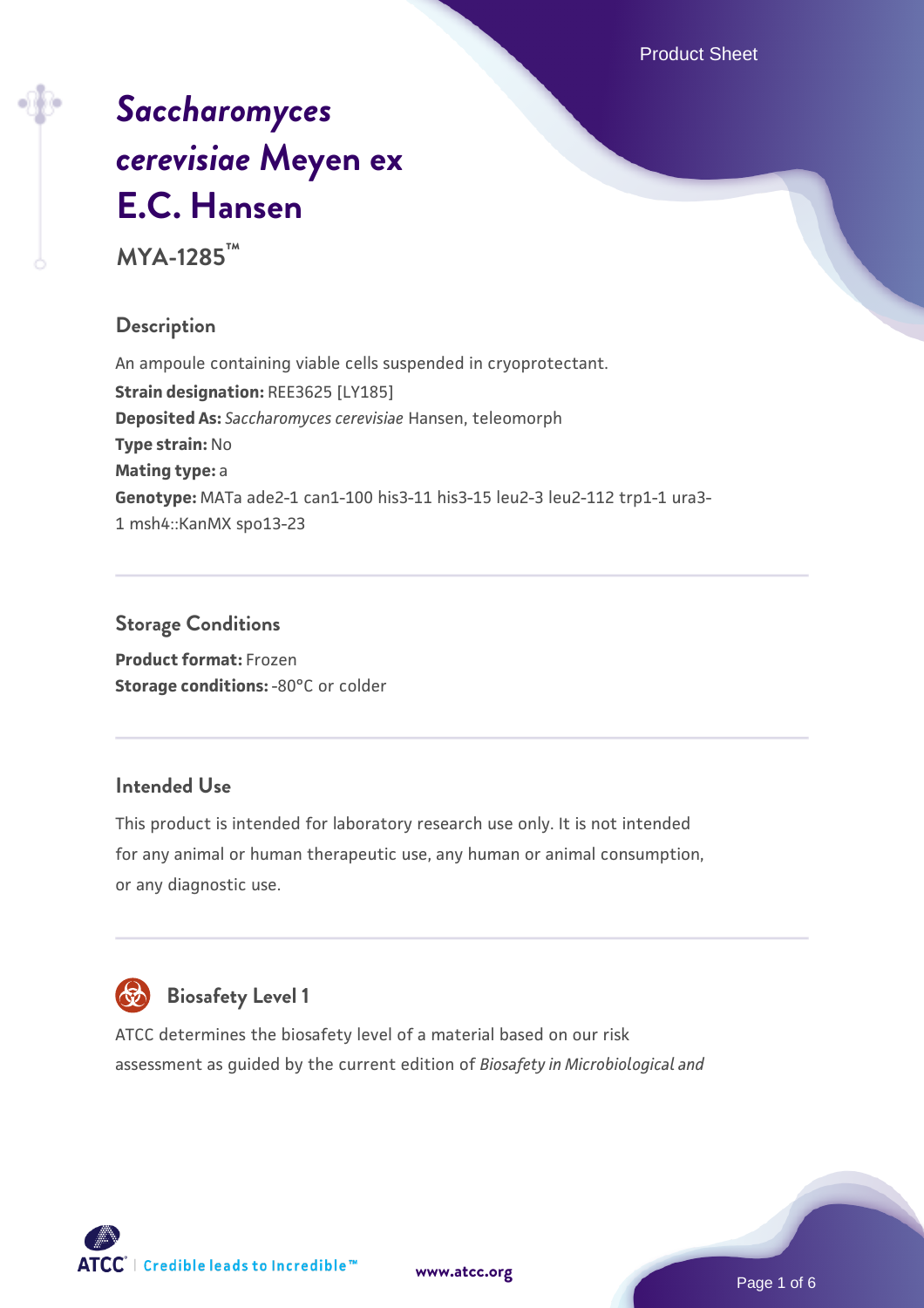# **[Saccharomyces cerevisiae](https://www.atcc.org/products/mya-1285)** [Meyen ex E.C. Hansen](https://www.atcc.org/products/mya-1285) **MYA-1285**

*Biomedical Laboratories (BMBL)*, U.S. Department of Health and Human Services. It is your responsibility to understand the hazards associated with the material per your organization's policies and procedures as well as any other applicable regulations as enforced by your local or national agencies.

ATCC highly recommends that appropriate personal protective equipment is always used when handling vials. For cultures that require storage in liquid nitrogen, it is important to note that some vials may leak when submersed in liquid nitrogen and will slowly fill with liquid nitrogen. Upon thawing, the conversion of the liquid nitrogen back to its gas phase may result in the vial exploding or blowing off its cap with dangerous force creating flying debris. Unless necessary, ATCC recommends that these cultures be stored in the vapor phase of liquid nitrogen rather than submersed in liquid nitrogen.

# **Certificate of Analysis**

For batch-specific test results, refer to the applicable certificate of analysis that can be found at www.atcc.org.

# **Growth Conditions Medium:**  [ATCC Medium 1245: YEPD](https://www.atcc.org/-/media/product-assets/documents/microbial-media-formulations/1/2/4/5/atcc-medium-1245.pdf?rev=705ca55d1b6f490a808a965d5c072196) **Temperature:** 25°C

## **Handling Procedures**

**Frozen ampoules** packed in dry ice should either be thawed immediately or

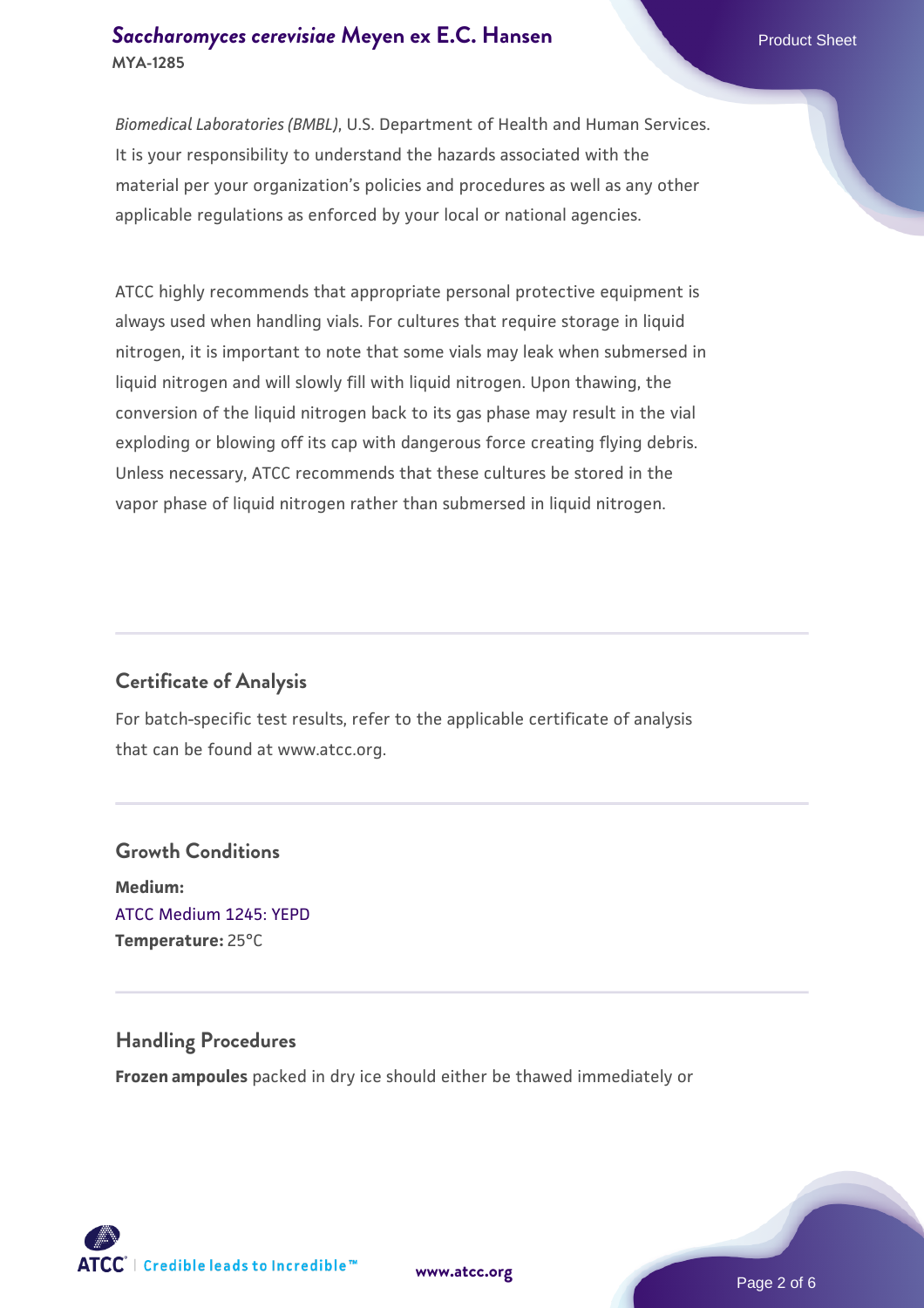# **[Saccharomyces cerevisiae](https://www.atcc.org/products/mya-1285)** [Meyen ex E.C. Hansen](https://www.atcc.org/products/mya-1285) **MYA-1285**

stored in liquid nitrogen. If liquid nitrogen storage facilities are not available, frozen ampoules may be stored at or below -70°C for approximately one week. **Do not under any circumstance store frozen ampoules at refrigerator freezer temperatures (generally -20°C)**. Storage of frozen material at this temperature will result in the death of the culture.

- 1. To thaw a frozen ampoule, place in a **25°C to 30°C** water bath, until just thawed **(approximately 5 minutes)**. Immerse the ampoule just sufficient to cover the frozen material. Do not agitate the ampoule.
- 2. Immediately after thawing, wipe down ampoule with 70% ethanol and aseptically transfer at least 50 µL (or 2-3 agar cubes) of the content onto a plate or broth with medium recommended.
- 3. Incubate the inoculum/strain at the temperature and conditions recommended.
- 4. Inspect for growth of the inoculum/strain regularly for up to 4 weeks. The time necessary for significant growth will vary from strain to strain.

#### **Notes**

Additional information on this culture is available on the ATCC web site at [www.atcc.org.](http://www.atcc.org/)

# **Material Citation**

If use of this material results in a scientific publication, please cite the material in the following manner: *Saccharomyces cerevisiae* Meyen ex E.C. Hansen (ATCC MYA-1285)

# **References**

References and other information relating to this material are available at www.atcc.org.

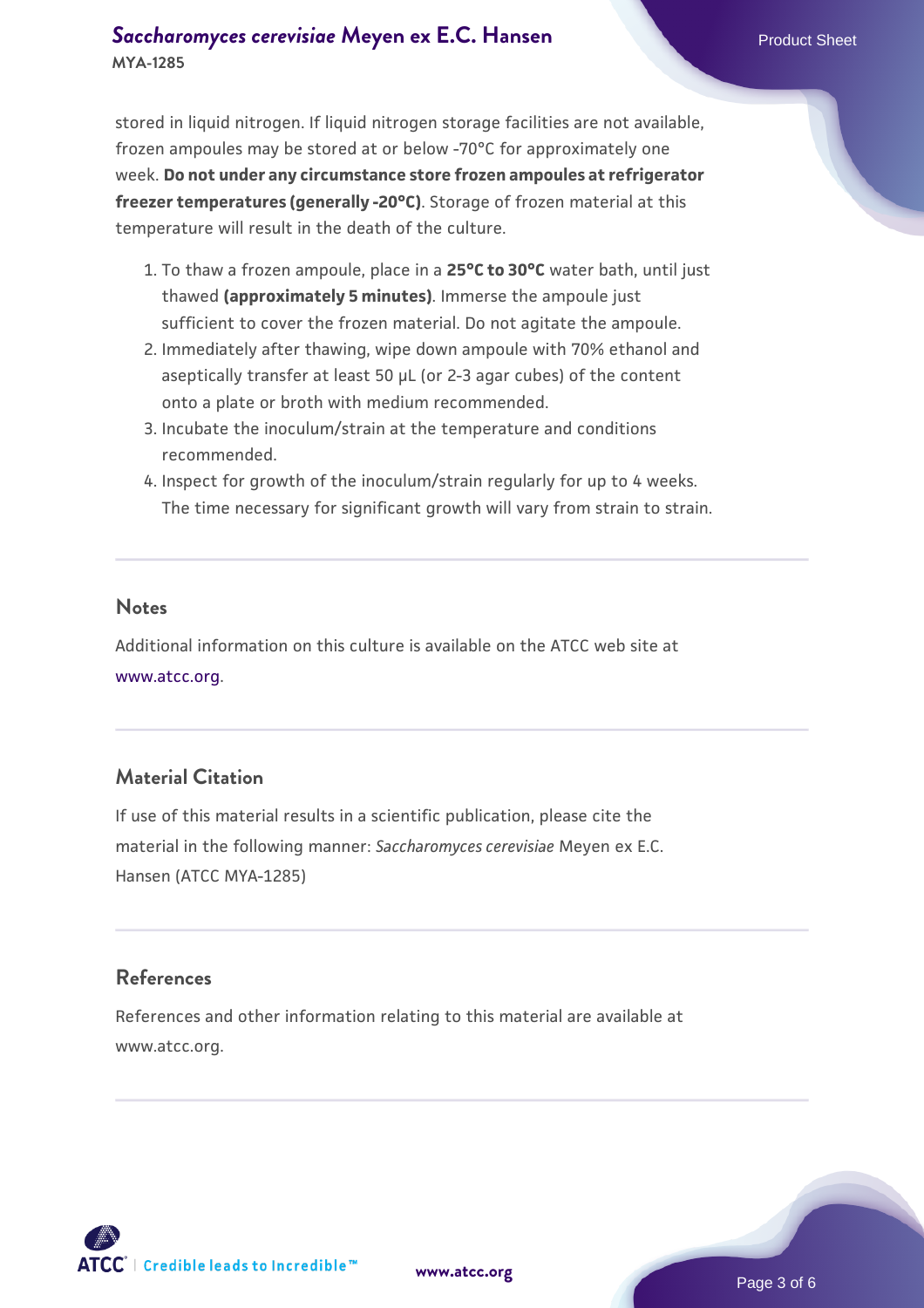# **Warranty**

The product is provided 'AS IS' and the viability of ATCC® products is warranted for 30 days from the date of shipment, provided that the customer has stored and handled the product according to the information included on the product information sheet, website, and Certificate of Analysis. For living cultures, ATCC lists the media formulation and reagents that have been found to be effective for the product. While other unspecified media and reagents may also produce satisfactory results, a change in the ATCC and/or depositor-recommended protocols may affect the recovery, growth, and/or function of the product. If an alternative medium formulation or reagent is used, the ATCC warranty for viability is no longer valid. Except as expressly set forth herein, no other warranties of any kind are provided, express or implied, including, but not limited to, any implied warranties of merchantability, fitness for a particular purpose, manufacture according to cGMP standards, typicality, safety, accuracy, and/or noninfringement.

## **Disclaimers**

This product is intended for laboratory research use only. It is not intended for any animal or human therapeutic use, any human or animal consumption, or any diagnostic use. Any proposed commercial use is prohibited without a license from ATCC.

While ATCC uses reasonable efforts to include accurate and up-to-date information on this product sheet, ATCC makes no warranties or representations as to its accuracy. Citations from scientific literature and patents are provided for informational purposes only. ATCC does not warrant that such information has been confirmed to be accurate or complete and the customer bears the sole responsibility of confirming the accuracy and completeness of any such information.

This product is sent on the condition that the customer is responsible for and assumes all risk and responsibility in connection with the receipt, handling,



**[www.atcc.org](http://www.atcc.org)**

Page 4 of 6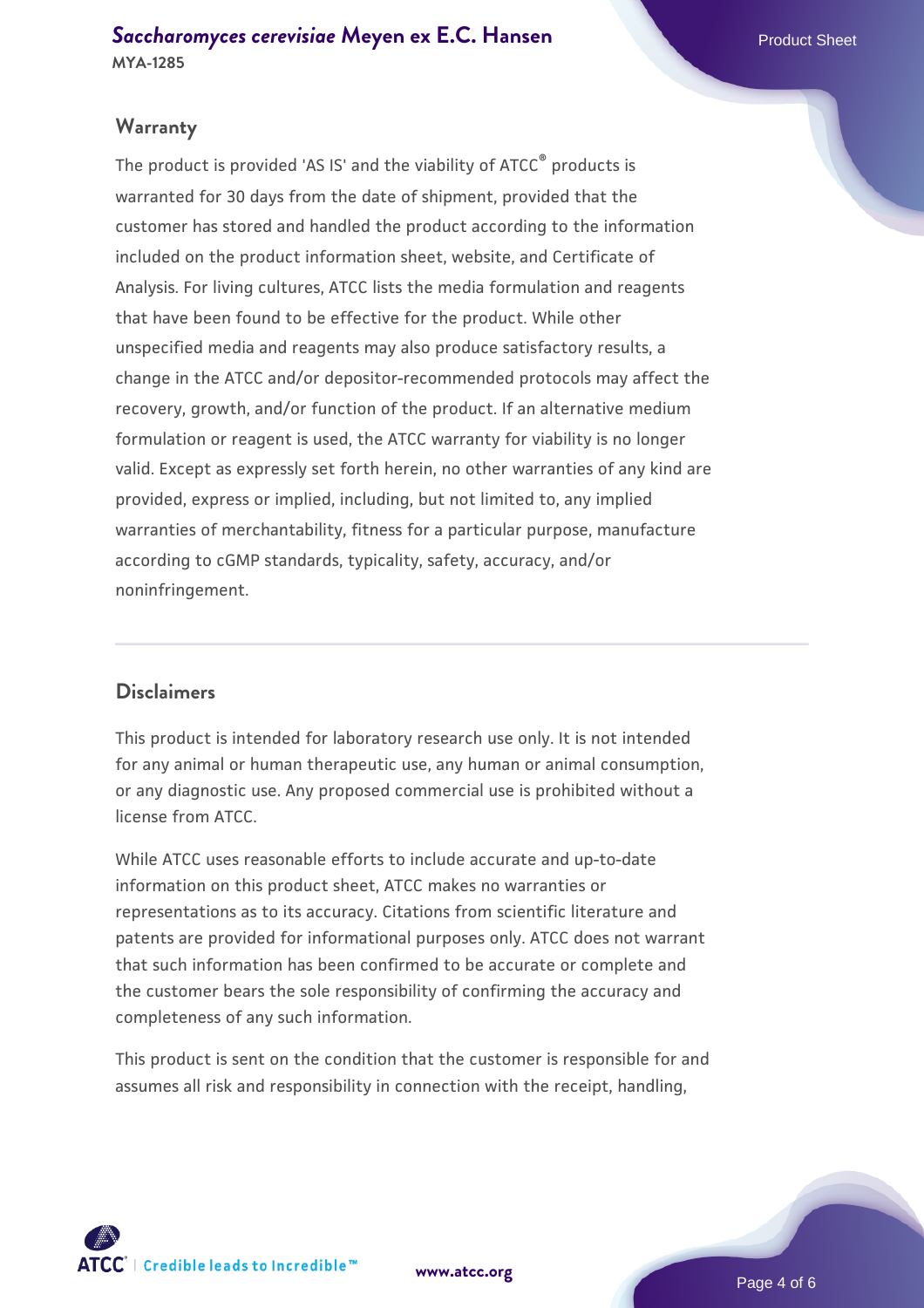storage, disposal, and use of the ATCC product including without limitation taking all appropriate safety and handling precautions to minimize health or environmental risk. As a condition of receiving the material, the customer agrees that any activity undertaken with the ATCC product and any progeny or modifications will be conducted in compliance with all applicable laws, regulations, and guidelines. This product is provided 'AS IS' with no representations or warranties whatsoever except as expressly set forth herein and in no event shall ATCC, its parents, subsidiaries, directors, officers, agents, employees, assigns, successors, and affiliates be liable for indirect, special, incidental, or consequential damages of any kind in connection with or arising out of the customer's use of the product. While reasonable effort is made to ensure authenticity and reliability of materials on deposit, ATCC is not liable for damages arising from the misidentification or misrepresentation of such materials.

Please see the material transfer agreement (MTA) for further details regarding the use of this product. The MTA is available at www.atcc.org.

# **Copyright and Trademark Information**

© ATCC 2021. All rights reserved.

ATCC is a registered trademark of the American Type Culture Collection.

# **Revision**

This information on this document was last updated on 2021-05-20

# **Contact Information**

ATCC 10801 University Boulevard Manassas, VA 20110-2209 USA